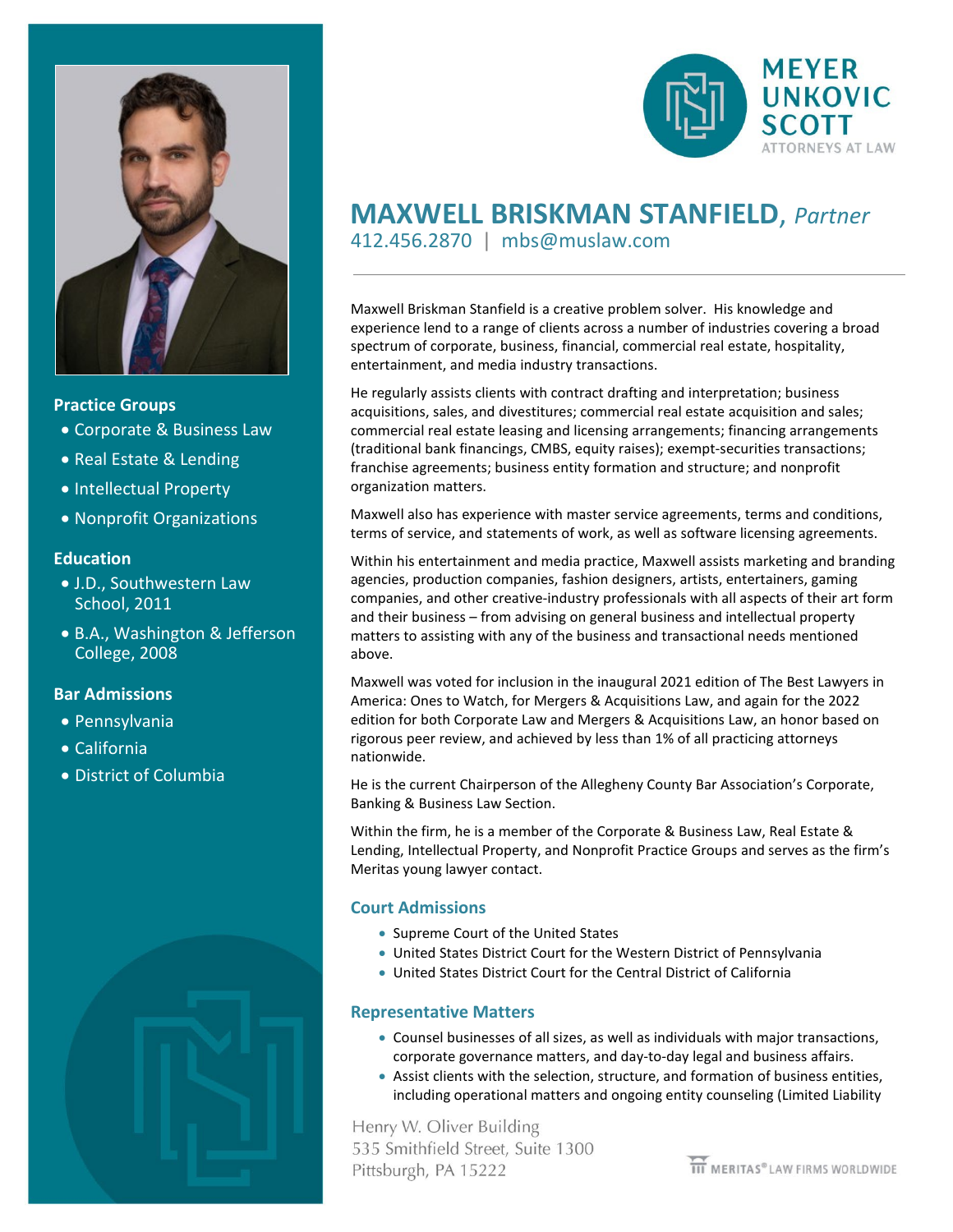#### 412.456.2870 | mbs@muslaw.com

#### **Representative Matters** (cont'd)

- Companies, Corporations, Limited Partnerships, etc.) as well as the pursuit of certifications with respect to minority-owned business and IRS tax-exempt status with respect to non-profit corporations.
- Represent clients with both stock and asset purchase and sale transactions.
- Assist clients with a variety of contract drafting and interpretation matters, including review with respect to force majeure language, requirements, and conditions to determine what type of relief may be available with respect to excuse of performance under COVID-19.
- Draft, negotiate, and review entertainment and media industry agreements, including but not limited to, filming location agreements, advertising industry agreements, writer engagement agreements, film financing arrangements, licensing agreements, and multiple rights deals.
- Represent and advise borrowers and financial institutions in commercial lending transactions, ranging in dollar value from tens of thousands to hundreds of millions, including drafting, negotiating, and reviewing loan agreements, and ancillary loan documents.
- Represent and advise individuals, businesses, developers, and investors in all facets of real estate acquisition, investment, and development, including drafting, negotiating, and reviewing purchase and sale agreements, and ancillary acquisition agreements.
- Draft, negotiate, and review office, retail, and industrial leases and ancillary occupancy license and access agreements on behalf of landlords and tenants.
- Conduct due diligence examinations in connection with business acquisitions and title and survey examinations in connection with real property acquisitions.

#### **Awards/Honors**

- Included in *Best Lawyers of America®* 2022 Ones to Watch list for Corporate Law and Mergers & Acquisitions Law
- Included in *Best Lawyers of America®* 2021 Ones to Watch list for Mergers & Acquisitions Law
- 2019 inductee into the Allegheny County Bar Foundation, Young Lawyer Fellows Program
- CALI Excellence for the Future Award (highest grade) in Advertising Law Practice, Southwestern Law School
- W. Edward Sell Distinguished Service Award, Washington & Jefferson College

#### **Professional Involvement**

- Diversity Committee, Meyer Unkovic & Scott LLP
- Step Up Chair, Cardozo Society, Jewish Federation of Greater Pittsburgh
- Association for Corporate Growth (ACG Pittsburgh)
- International Council of Shopping Centers (ICSC)
- Allegheny County Bar Association, Member
	- <sup>−</sup> Young Lawyers Division, Membership Outreach Committee
		- Co-Chair, 2019-2022
	- <sup>−</sup> Corporate, Banking & Business Law Section Council
	- Chair, 2020-2022
	- Vice-Chair, 2019-2020
	- Secretary & Treasurer, 2018 2019
	- <sup>−</sup> Real Property Section
	- <sup>−</sup> Membership Committee
- Pennsylvania Bar Association, Member
	- <sup>−</sup> Real Property, Probate & Trust Law Section
	- <sup>−</sup> PBA E-Mentor Program, Mentor
- Phi Alpha Delta Law Fraternity, International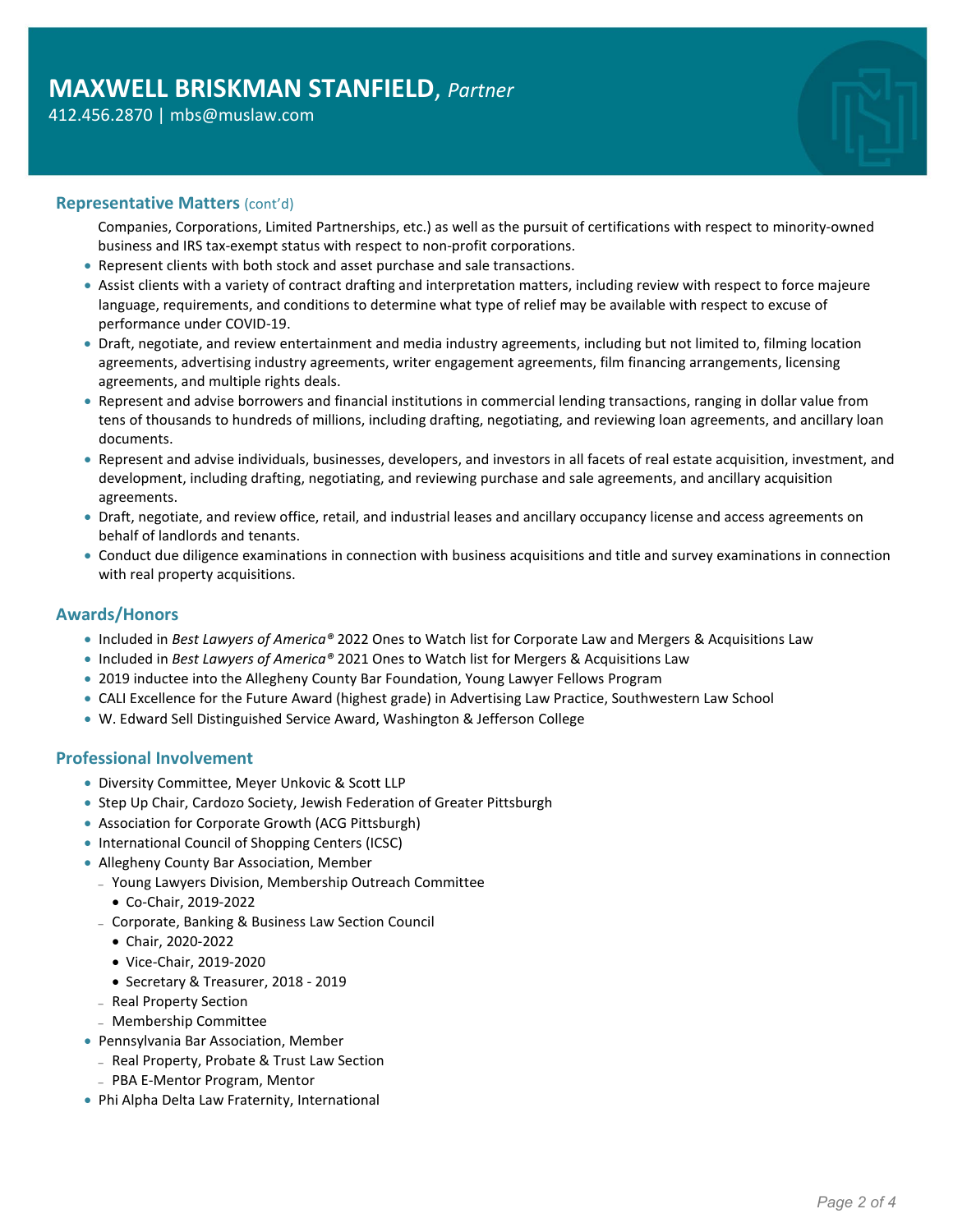### **MAXWELL BRISKMAN STANFIELD**, *Partner*

#### 412.456.2870 | mbs@muslaw.com

# **Community**

#### **Involvement**

- The Washington & Jefferson Alumni Pre-Law Advisory Committee
- SteelTree Fund, Board Member
- Pittsburgh Symphony Orchestra, New Leadership Council Member
- Membership, Co-Chair
- Young Professionals Club, Committee Member
- Soiree Committee, Pittsburgh Symphony Orchestra
- Children's Trust Member of the Children's Hospital of Pittsburgh Foundation
- Associate Board of Ambassadors Pittsburgh, American Cancer Society
- Host Committee, "This is Us", Jewish Federation of Pittsburgh
- Make-A-Wish Foundation of Greater Pennsylvania and West Virginia, Volunteer
- "Twilight Picnic for the Parks: Back in the Swing," Allegheny County Parks Foundation, Host Committee

#### **Articles**

- "Important Considerations When Advising New Small Business Owners" *The Legal Intelligencer*. April 1, 2022.
- "Maintaining Corporate Formalities Is an Essential Piece of Proper Business Operations" *The Legal Intelligencer*. February 9. 2022.
- "Tax Advisory: Payment App Tax Rule Changes" MUS Blog. November 17, 2021.
- "Real Estate Advisory: City of Pittsburgh Rental Registration and Inspection Schedule Gains Final Approval" MUS Blog. November 5, 2021.
- "Buy/Sell Provisions Should Not Be Ignored: What to Consider When Drafting" *The Legal Intelligencer*. November 12, 2021.
- "Managing the Transition as LIBOR's End Looms" *The Legal Intelligencer*. July 19, 2021.
- "A Primer on NFTs: What Do You Really Own?" *The Legal Intelligencer*. May 26, 2021.
- "Contributions of the Jewish People to American Culture" MUS Diversity & Inclusion Newsletter, May 2021, Vol. 2 Issue 5.
- "Continued Barriers to Racial and Gender Equity in the Legal Profession" MUS Diversity & Inclusion Newsletter, April 2021, Vol. 2 Issue 4.
- "PPP Loans in M&A Transactions: Assessing the Position and Allocating the Risk," *The Legal Intelligencer*. March 25, 2021.
- "The Push for Board Diversification Will Continue Don't Be Left Behind," *The Legal Intelligencer*. February 25, 2021.
- "A Year-End Legal Checklist for Corporations," *The Legal Intelligencer*. November 6, 2020.
- "Visual Arts and Property Owners: Be VARA Careful," *Residential Resource.* 31(10), 12, 32. Oct/Nov 2020.
- "Client Advisory: Securities and Exchange Commission Modification to 'Accredited Investor' Definition," *MUS Client Advisory.* September 28, 2020.
- "Sweepstakes, Contests and Lotteries: Businesses Win by Following the Rules," *The Legal Intelligencer*. July 7, 2020.
- "Impossibility of performance COVID-19 and 'force majeure'," *Lawyers Journal, The Journal of the Allegheny County Bar Association*, (22)9, April 24, 2020.
- "Regulation A and Regulation Crowdfunding What's Best for Startups," *The Legal Intelligencer*, March 2, 2020.
- "Filming Location Agreements: Lights, Camera...Negotiate...Action!" *The Legal Intelligencer*, February 7, 2020.
- "Real Estate Law Client Advisory: Thinking of Investing in Short-Term Rentals? Make Sure You Know the Local Laws*," MUS Blog*. January 14, 2020.
- "Entertaining the Idea of Starting a Loan-Out Corporation," *The Legal Intelligencer.* November 7, 2019.
- "Breaking Down Benefits and Burdens When Nonprofits Restructure," *The Legal Intelligencer*. July 22, 2019.
- "What Venture Capitalists Are Looking for From a Startup," *The Legal Intelligencer*. May 3, 2019.
- "Understanding Private Placement Memoranda and When to Use Them," *The Legal Intelligencer*. March 12, 2019.
- "Demystifying Phantom Stock," *The Pittsburgh 100*. February 26, 2019.
- "What to Remember as an Attorney Serving on a Nonprofit Board," *The Legal Intelligencer*. October 17, 2018.
- "Business Workshop: Judge prevents Starbucks from closing 77 failing Teavana Stores," *Pittsburgh Post-Gazette.* January 16, 2018.
- "Not Their Cup of Tea," MUS Blog, January 3, 2018. "Starting a New Business in a World of Cyber Threats," *MUS Blog*. September 26, 2017.
- "What's Your Biggest Weakness?" At Issue, Pennsylvania Bar Association. Young Lawyers Division, Winter 2017.